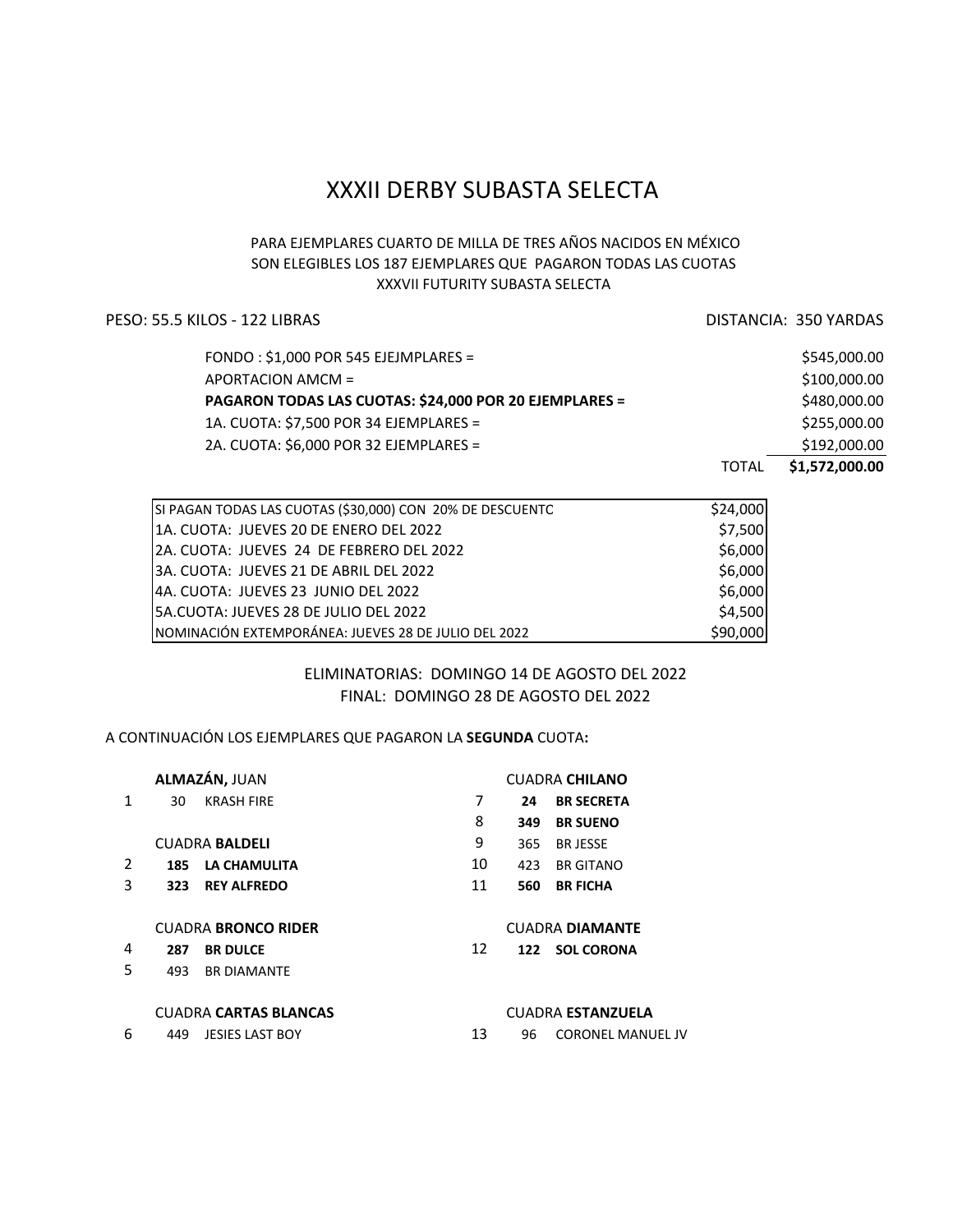- 
- 
- 16 587 SEA JACK

# **CUADRA GUILLÉN** CUADRA **YOLIS**

17 406 **PERLA CARTEL** 33 15 GRACIE EAGLE

18 52 MR EYIPANTLA 34 210 DIVAS FIRST TEX

# CUADRA **FALCÓN** CUADRA **TAYAHUA**

- 14 257 MS CORONA HORSE 31 357 CORONA SUPERIOR
- 15 291 ONE SWEET GLORY 32 459 BABY ANSWER

### CUADRA **LA CONCHA**  CUADRA **ZAMARRERO**

### **CUADRA LOS GAVILANES <b>GALLEGOS** FERNANDEZ ABELARDO

- 19 **88 DREAM EL REBOSO RED** 35 608 **MISS KRASH CORONA** 20 255 MOONLIGHT FISHIN 21 495 RAPID RUNAWAY JESS
- 22 615 AG FRANKY DREAMS
	-
- 

24 484 CC UPPER CARTEL 37 **569 HISTORICO**

### **CUADRA SAN LUIS ACULCO** 38 265 MR TALIBAN

### CUADRA **SANTA CRUZ RANCHO** AMECAMECA

### **CUADRA SANTA ELENA** RANCHO EL PARAÍSO

27 214 SE CARTEL ROMANCE 41 566 RIDE EAGLE RIDE 28 499 SE CARTEL WINE

# **CUADRA SANTA ROCÍO** RANCHO EL SUSPIRO

29 **583 CATALINA KRASH** 42 186 TEXANA CARTEL

30 **563 CHICKS CORONA AF** 43 **176 AS TORMENTA** 

### **CUADRA ROJAS HARAS IXBIAPAN**

23 427 CARTEL PASS 36 **224 EC APOLLITICALZOOM**

### CUADRA **SAJOMA LAS ÁNIMAS FARM**

# **QUINTA** MARIÁN

- 
- 25 **232 JOEY GAROO AT** 39 **314 TALIBAN SHAKE EM**

26 402 JAMAIKINA 40 **391 JE MEGATRON**

### **CUADRA SARA RANCHO** JE EME